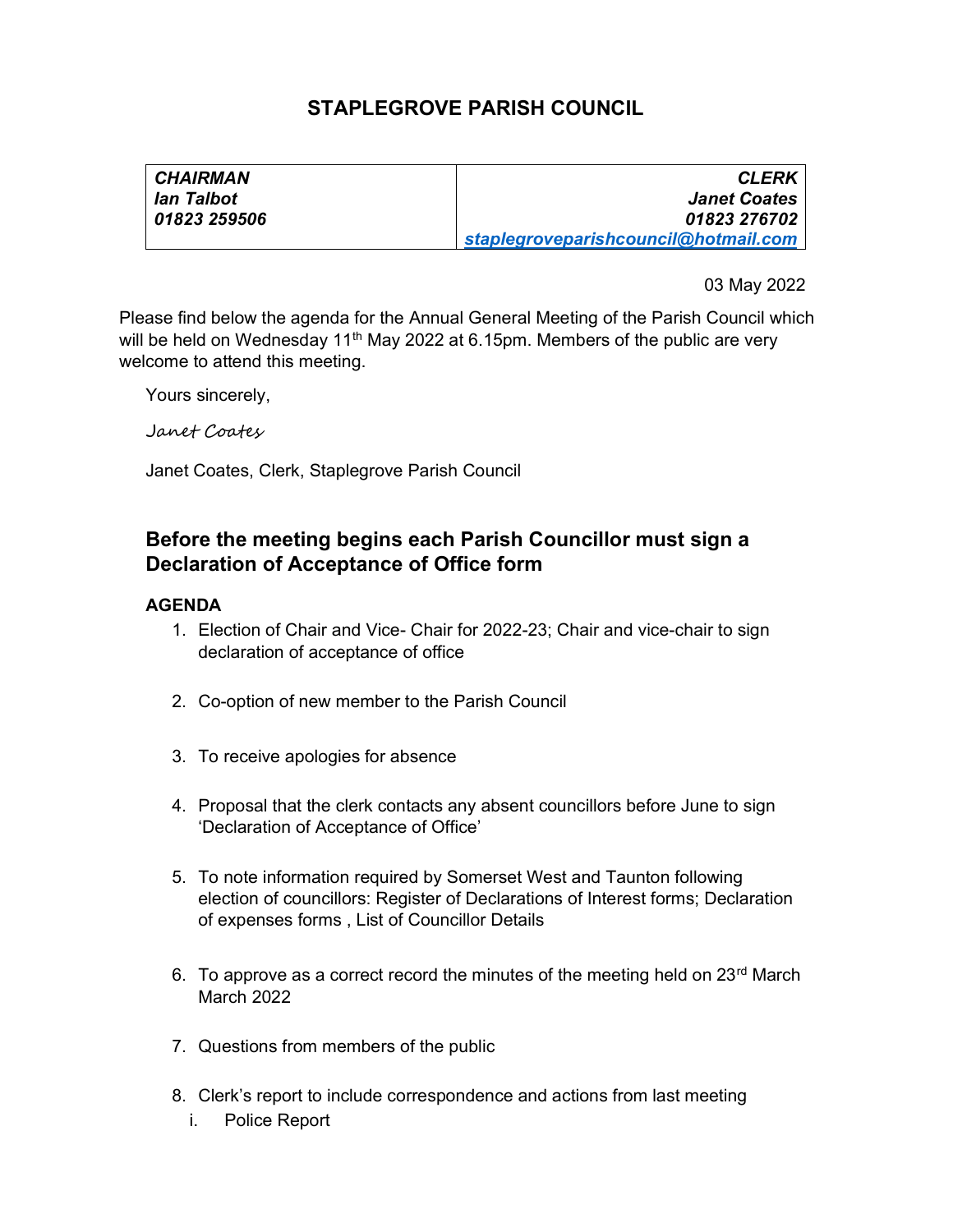- ii. Somerset Playing Fields Association Annual awards
- iii. Finger post
- iv. Annual Insurance
- v. Bindon Road
- vi. Correspondence
- 9. Update North Taunton Development
- 10. Update on Community Governance Review
- 11. Somerset Unitary update
- 12. Adoption of new Code of Conduct
- 13. Queen's Platinum Jubilee
	- i. Picnic in the Park
	- ii. Jubilee Parish Portrait for SW Heritage
- iii. Clock on church tower update
- 14. Waste Bins and Littering
- 15. Planning Applications to note that the following application has been commented on by the Parish Council and details are on Somerset West and Taunton website
	- i. 34/22/0011 : Application for Approval of Reserved Matters for the appearance, landscaping, layout and scale following outline approval 34/16/0007 for the northern ecological buffer, public open space, drainage and landscaping for Staplegrove West Phase 1
- 16. Financial Matters
	- i. Bank Reconciliations March 2022
	- ii. To note and approve the 2021-22 payments and receipts account and asset register
- iii. To receive and note the Annual Internal Audit Report
- iv. To approve the Annual Governance Statement (section 1)
- v. To approve the Accounting Statements (section 2)
- vi. To approve the Certificate of Exemption for External Audit
- vii. Receipts and Payments since last meeting see table below